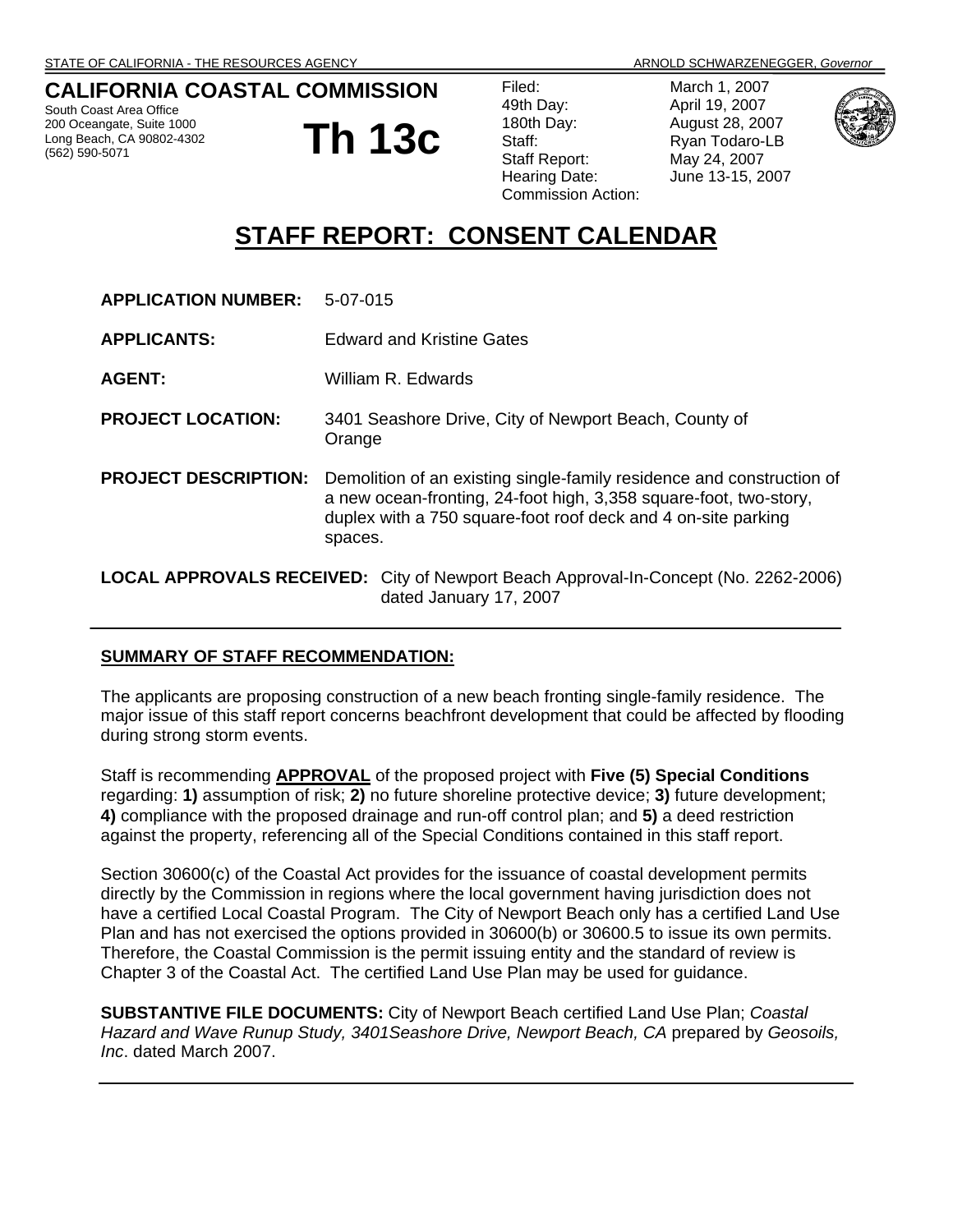#### 5-07-015 (Gates) Staff Report–Consent Calendar Page 2 of 14

### **LIST OF EXHIBITS**

- 1. Location Map
- 2. Assessor's Parcel Map
- 3. Site Plan
- 4. Elevations

### **STAFF RECOMMENDATION:**

Staff recommends that the Commission **APPROVE** the permit application with special conditions.

### **MOTION:**

*I move that the Commission approve the coastal development permit applications included on the consent calendar in accordance with the staff recommendations.*

Staff recommends a **YES** vote. Passage of this motion will result in approval of all the permits included on the consent calendar. The motion passes only by affirmative vote of a majority of the Commissioners present.

### **RESOLUTION:**

# **I. APPROVAL WITH CONDITIONS**

The Commission hereby **APPROVES** a coastal development permit for the proposed development and adopts the findings set forth below on grounds that the development as conditioned will be in conformity with the policies of Chapter 3 of the Coastal Act and will not prejudice the ability of the local government having jurisdiction over the area to prepare a Local Coastal Program conforming to the provisions of Chapter 3. Approval of the permit complies with the California Environmental Quality Act because either 1) feasible mitigation measures and/or alternatives have been incorporated to substantially lessen any significant adverse effects of the development on the environment, or 2) there are no further feasible mitigation measures or alternatives that would substantially lessen any significant adverse impacts of the development on the environment.

# **II. STANDARD CONDITIONS**

- 1. Notice of Receipt and Acknowledgment. The permit is not valid and development shall not commence until a copy of the permit, signed by the permittee or authorized agent, acknowledging receipt of the permit and acceptance of the terms and conditions, is returned to the Commission office.
- 2. Expiration. If development has not commenced, the permit will expire two years from the date this permit is reported to the Commission. Development shall be pursued in a diligent manner and completed in a reasonable period of time. Application for extension of the permit must be made prior to the expiration date.
- 3. Interpretation. Any questions of intent or interpretation of any condition will be resolved by the Executive Director or the Commission.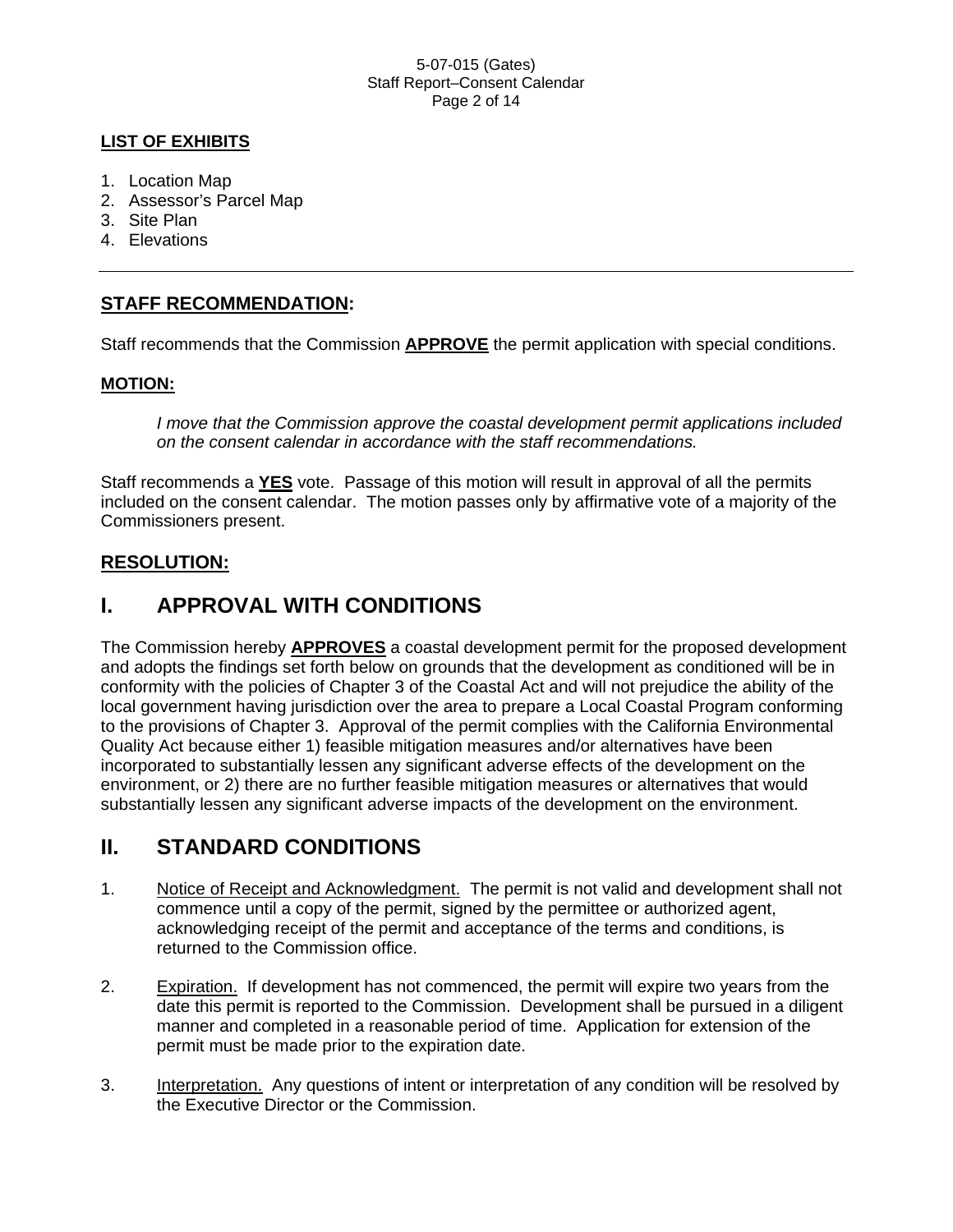#### 5-07-015 (Gates) Staff Report–Consent Calendar Page 3 of 14

- 4. Assignment. The permit may be assigned to any qualified person, provided assignee files with the Commission an affidavit accepting all terms and conditions of the permit.
- 5. Terms and Conditions Run with the Land. These terms and conditions shall be perpetual, and it is the intention of the Commission and the permittee to bind all future owners and possessors of the subject property to the terms and conditions.

# **III. SPECIAL CONDITIONS**

### **1. Assumption of Risk, Waiver of Liability and Indemnity**

 By acceptance of this permit, the applicants acknowledge and agree (i) that the site may be subject to hazards from flooding and wave uprush; (ii) to assume the risks to the applicants and the property that is the subject of this permit of injury and damage from such hazards in connection with this permitted development; (iii) to unconditionally waive any claim of damage or liability against the Commission, its officers, agents, and employees for injury or damage from such hazards; and (iv) to indemnify and hold harmless the Commission, its officers, agents, and employees with respect to the Commission's approval of the project against any and all liability, claims, demands, damages, costs (including costs and fees incurred in defense of such claims), expenses, and amounts paid in settlement arising from any injury or damage due to such hazards.

### **2. No Future Shoreline Protective Device**

- A. By acceptance of this permit, the applicants agree, on behalf of themselves and all other successors and assigns, that no shoreline protective device(s) shall ever be constructed to protect the development approved pursuant to Coastal Development Permit No. 5-07-015 including, but not limited to, the residence, garage, foundations, and patio, and any future improvements, in the event that the development is threatened with damage or destruction from waves, erosion, storm conditions or other natural hazards in the future. By acceptance of this permit, the applicants hereby waive, on behalf of themselves and all successors and assigns, any rights to construct such devices that may exist under Public Resources Code Section 30235.
- B. By acceptance of this permit, the applicants further agree, on behalf of themselves and all successors and assigns, that the landowners shall remove the development authorized by this permit, including the residence, garage, foundations, and patio, if any government agency has ordered that the structure is not to be occupied due to any of the hazards identified above. In the event that portions of the development fall to the beach before they are removed, the landowners shall remove all recoverable debris associated with the development from the beach and ocean and lawfully dispose of the material in an approved disposal site. Such removal shall require a coastal development permit.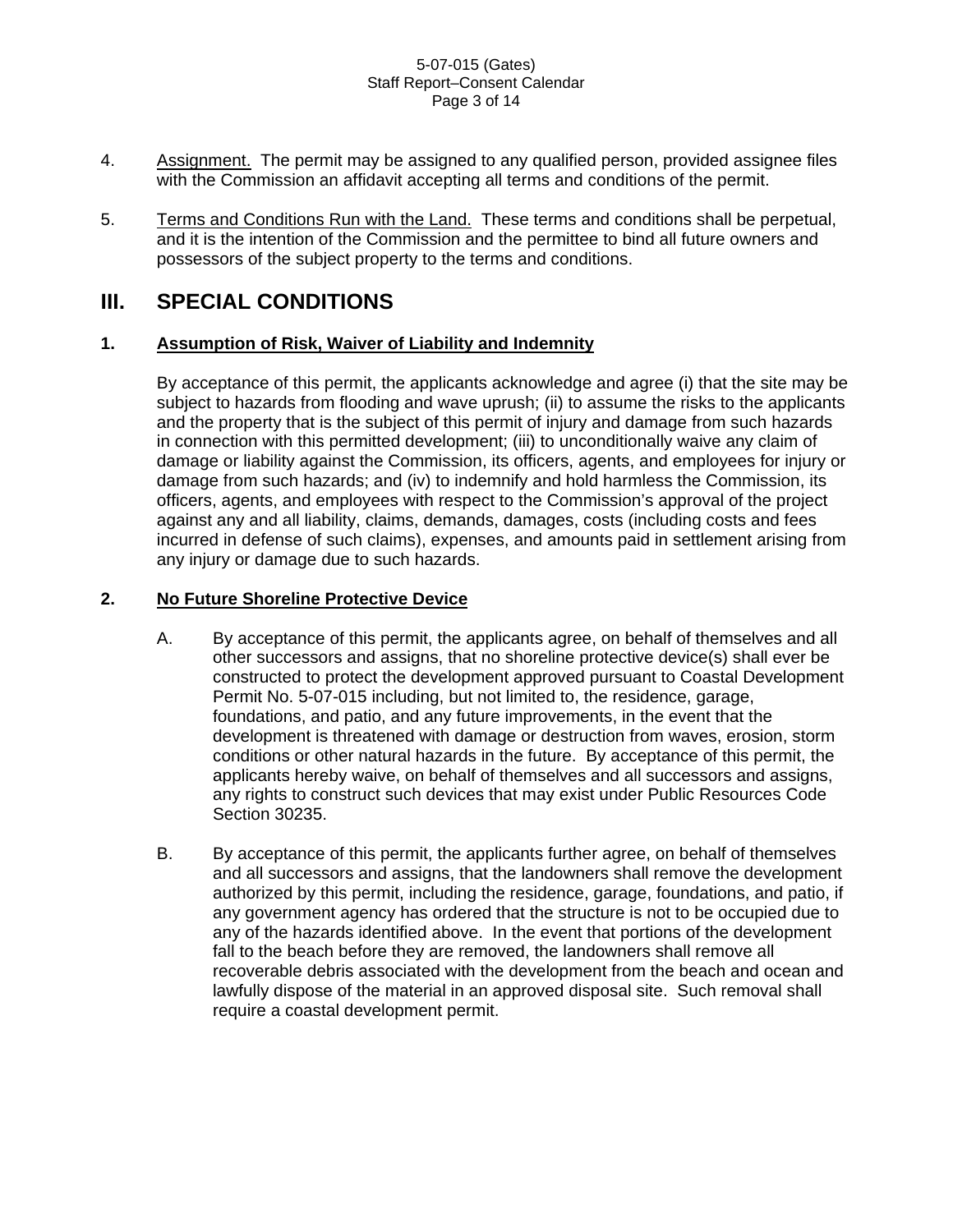#### 5-07-015 (Gates) Staff Report–Consent Calendar Page 4 of 14

### **3. Future Development**

 This permit is only for the development described in Coastal Development Permit No. 5-07-015. Pursuant to Title 14 California Code of Regulations Section 13250(b)(6), the exemptions otherwise provided in Public Resources Code Section 30610(a) shall not apply to the development governed by Coastal Development Permit No. 5-07-015. Accordingly, any future improvements to the single-family house authorized by this permit, including but not limited to repair and maintenance identified as requiring a permit in Public Resources Section 30610(d) and Title 14 California Code of Regulations Sections 13252(a)-(b), shall require an amendment to Permit No. 5-07-015 from the Commission or shall require an additional coastal development permit from the Commission or from the applicable certified local government.

### **4. Drainage and Run-Off Control Plan**

 The applicants shall conform with the drainage and run-off control plan received on January 18, 2007 showing roof drainage and runoff from all impervious areas directed to on-site filtered drains. Vegetated landscaped areas shall only consist of native plants or nonnative drought tolerant plants, which are non-invasive. No plant species listed as problematic and/or invasive by the California Native Plant Society, the California Invasive Plant Council, or as may be identified from time to time by the State of California shall be employed or allowed to naturalize or persist on the site. No plant species listed as a 'noxious weed' by the State of California or the U.S. Federal Government shall be utilized within the property. Any proposed changes to the approved plan shall be reported to the Executive Director. No changes to the approved plan shall occur without a Commission amendment to this coastal development permit unless the Executive Director determines that no amendment is required.

### **5. Deed Restriction**

 **PRIOR TO ISSUANCE OF THE COASTAL DEVELOPMENT PERMIT**, the applicants shall submit to the Executive Director for review and approval documentation demonstrating that the landowners have executed and recorded against the parcel(s) governed by this permit a deed restriction, in a form and content acceptable to the Executive Director: (1) indicating that, pursuant to this permit, the California Coastal Commission has authorized development on the subject property, subject to terms and conditions that restrict the use and enjoyment of that property; and (2) imposing the Special Conditions of this permit as covenants, conditions and restrictions on the use and enjoyment of the Property. The deed restriction shall include a legal description of the entire parcel or parcels governed by this permit. The deed restriction shall also indicate that, in the event of an extinguishment or termination of the deed restriction for any reason, the terms and conditions of this permit shall continue to restrict the use and enjoyment of the subject property so long as either this permit or the development it authorizes, or any part, modification, or amendment thereof, remains in existence on or with respect to the subject property.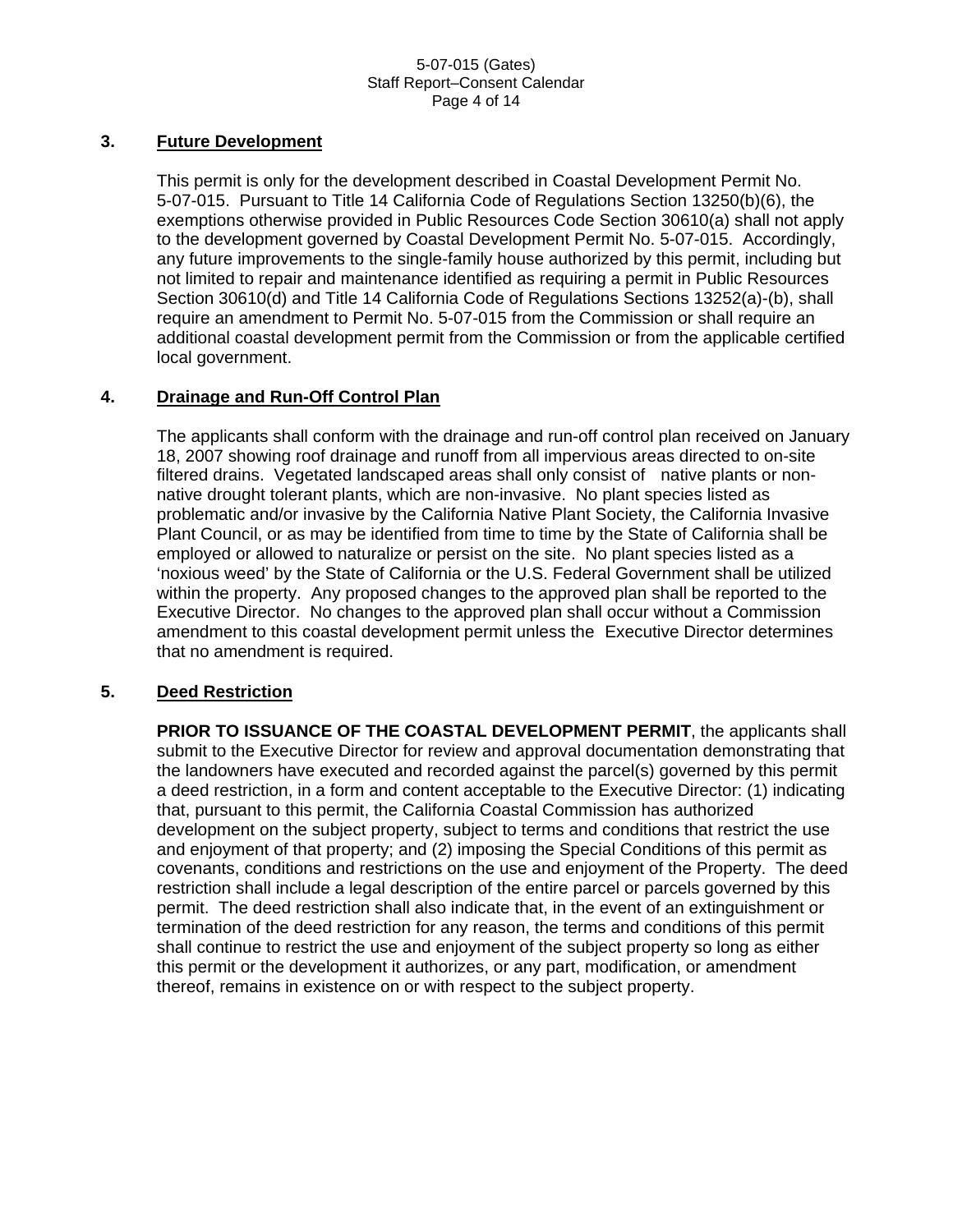# **IV. FINDINGS AND DECLARATIONS:**

The Commission hereby finds and declares:

### **A. PROJECT LOCATION AND DESCRIPTION**

The subject site is located at 3401 Seashore Drive within the City of Newport Beach, Orange County (Exhibits #1-2). The lot size is 2,604 square feet and the City of Newport Beach Land Use Plan (LUP) designates use of the site for High-Density Residential and the proposed project adheres to this designation. The project is located within an existing urban residential area, located generally northwest of the Newport Pier.

The site is a beachfront lot located between the first public road and the sea. There is a wide sandy beach, approximately 300-feet wide between the subject property and the Pacific Ocean. Due to its location by the ocean, the project site may be potentially exposed to the hazard of wave uprush during a severe storm event. The applicants are proposing to demolish an existing singlefamily residence and construct a new ocean-fronting, 24-foot high, 3,358 square-foot, two-story, duplex with a 750 square-foot roof deck and 4 on-site parking spaces (Exhibits #3 and #4). In addition, the project will consist of a 96 square-foot second story deck and a 750 square-foot roof deck.

The proposed project will not have an adverse effect on public access. The project site is located adjacent to the City's paved public lateral access way (boardwalk). The Commission has found through previous permit actions in this area that the City's setback in this area is acceptable for maintaining public access. The proposed project is consistent with the City's 5-foot required setback from the seaward property line. Vertical public access to this beach is available at the end of  $34<sup>th</sup>$  Street, which abuts the project site to the east (downcoast). Lateral public access is available along the boardwalk and wide sandy beach seaward of the subject site (Exhibits #1-2). There are no existing or proposed encroachments. The subject property abuts the street end at 34<sup>th</sup> Street, which provides public parking for public access to the beach. The City's Coastal Land Use Plan contains Policy 2.9.3-10 that discourages curb cuts that would impact public parking. The applicant's are proposing driveway access to the property from Seashore Drive, and not from 34th Street. Thus, existing parking along 34th Street will not be impacted by the proposed project.

The applicants are proposing water quality improvements as part of the proposed project, including downspouts and on site drainage directed to on-site filtered drains. Any vegetated landscaped areas shall only consist of native plants or non-native drought tolerant plants, which are noninvasive. No plant species listed as problematic and/or invasive by the California Native Plant Society, the California Invasive Plant Council, or as may be identified from time to time by the State of California shall be employed or allowed to naturalize or persist on the site. No plant species listed as a 'noxious weed' by the State of California or the U.S. Federal Government shall be utilized within the property.

The placement of vegetation that is considered to be invasive which could supplant native vegetation should not be allowed. Invasive plants have the potential to overcome native plants and spread quickly. Invasive plants are generally those identified by the California Invasive Plant Council (http://www.cal-ipc.org) and California Native Plant Society (www.CNPS.org) in their publications.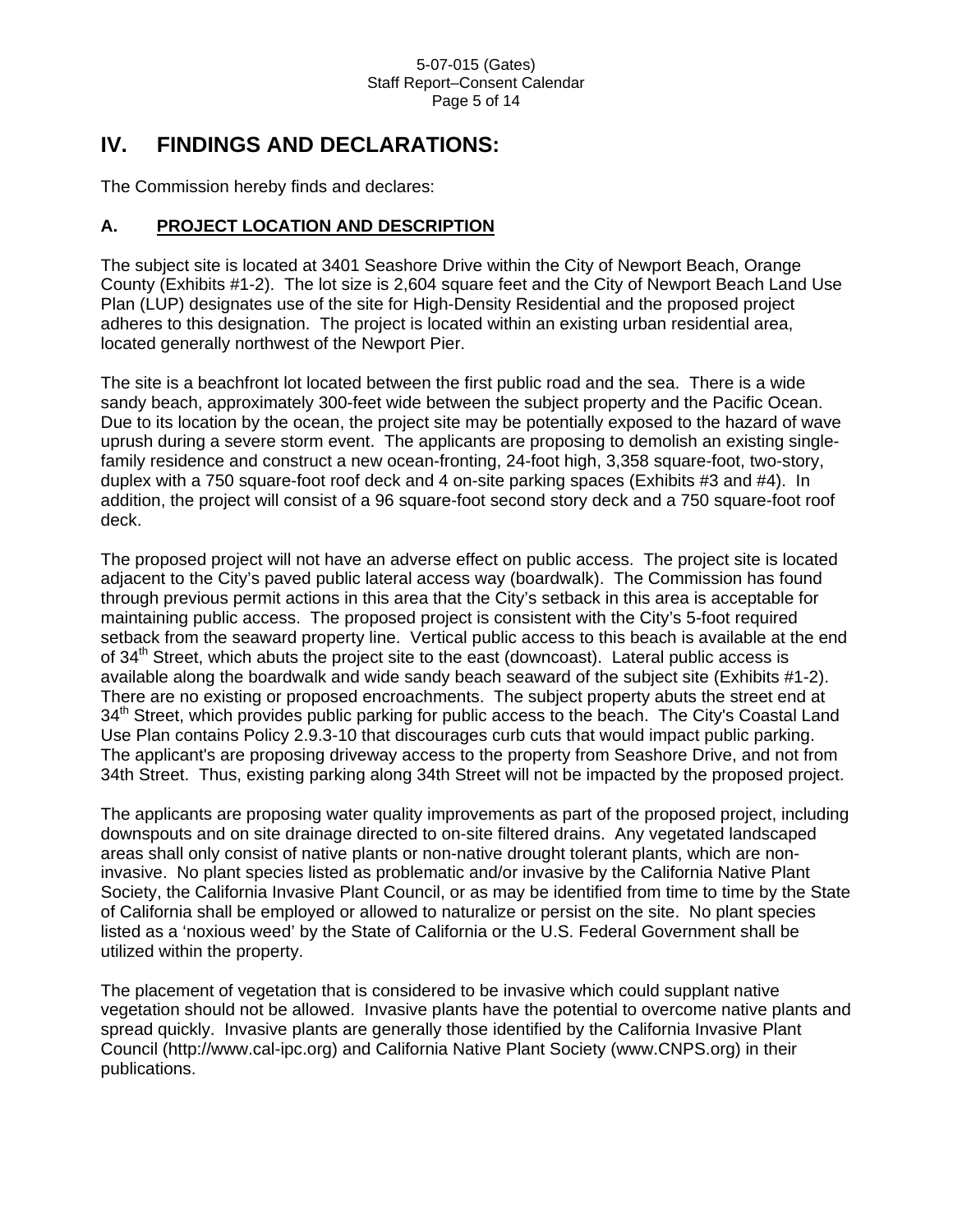#### 5-07-015 (Gates) Staff Report–Consent Calendar Page 6 of 14

Furthermore, any plants in the landscaping plan should be drought tolerant to minimize the use of water. The term drought tolerant is equivalent to the terms 'low water use' and 'ultra low water use' as defined and used by "A Guide to Estimating Irrigation Water Needs of Landscape Plantings in California" prepared by University of California Cooperative Extension and the California Department of Water Resources dated August 2000 available at [http://www.owue.water.ca.gov/landscape/pubs/pubs.cfm.](http://www.owue.water.ca.gov/landscape/pubs/pubs.cfm)

# **B. HAZARDS**

Development adjacent to the ocean is inherently hazardous. Development which may require a protective device in the future cannot be allowed due to the adverse impacts such devices have upon, among other things, public access, visual resources and shoreline processes. To minimize the project's impact on shoreline processes, and to minimize risks to life and property, the development has been conditioned to: require an appropriate set-back from the water; require a drainage and runoff control plan to direct, treat, and minimize the flow of water offsite; prohibit construction of protective devices (such as a seawall) in the future; and to require that the landowner and any successor-in-interest assume the risk of undertaking the development. As conditioned, the Commission finds that the development conforms to the requirements of Sections 30235 and 30253 of the Coastal Act regarding the siting of development in hazardous locations.

# **C. DEVELOPMENT**

The development is located within an existing developed area and is compatible with the character and scale of the surrounding area. However, the proposed project raises concerns that future development of the project site potentially may result in a development which is not consistent with the Chapter 3 policies of the Coastal Act. To assure that future development is consistent with the Chapter 3 policies of the Coastal Act, the Commission finds that a future improvements special condition be imposed. As conditioned the development conforms with the Chapter 3 policies of the Coastal Act.

# **D. PUBLIC ACCESS**

The proposed development will not affect the public's ability to gain access to, and/or to use the coast and nearby recreational facilities. Therefore, as proposed the development, as conditioned, conforms with Sections 30210 through 30214, Sections 30220 through 30224, and 30252 of the Coastal Act.

### **E. WATER QUALITY**

The proposed development has a potential for a discharge of polluted runoff from the project site into coastal waters. The development, as proposed and as conditioned, incorporates design features to minimize the effect of construction and post-construction activities on the marine environment. These design features include, but are not limited to, the appropriate management of equipment and construction materials, reducing runoff through the use of permeable surfaces, the use of non-invasive drought tolerant vegetation to reduce and treat the runoff discharged from the site, and for the use of post-construction best management practices to minimize the project's adverse impact on coastal waters. Therefore, the Commission finds that the proposed development, as conditioned, conforms with Sections 30230 and 30231 of the Coastal Act regarding the protection of water quality to promote the biological productivity of coastal waters and to protect human health.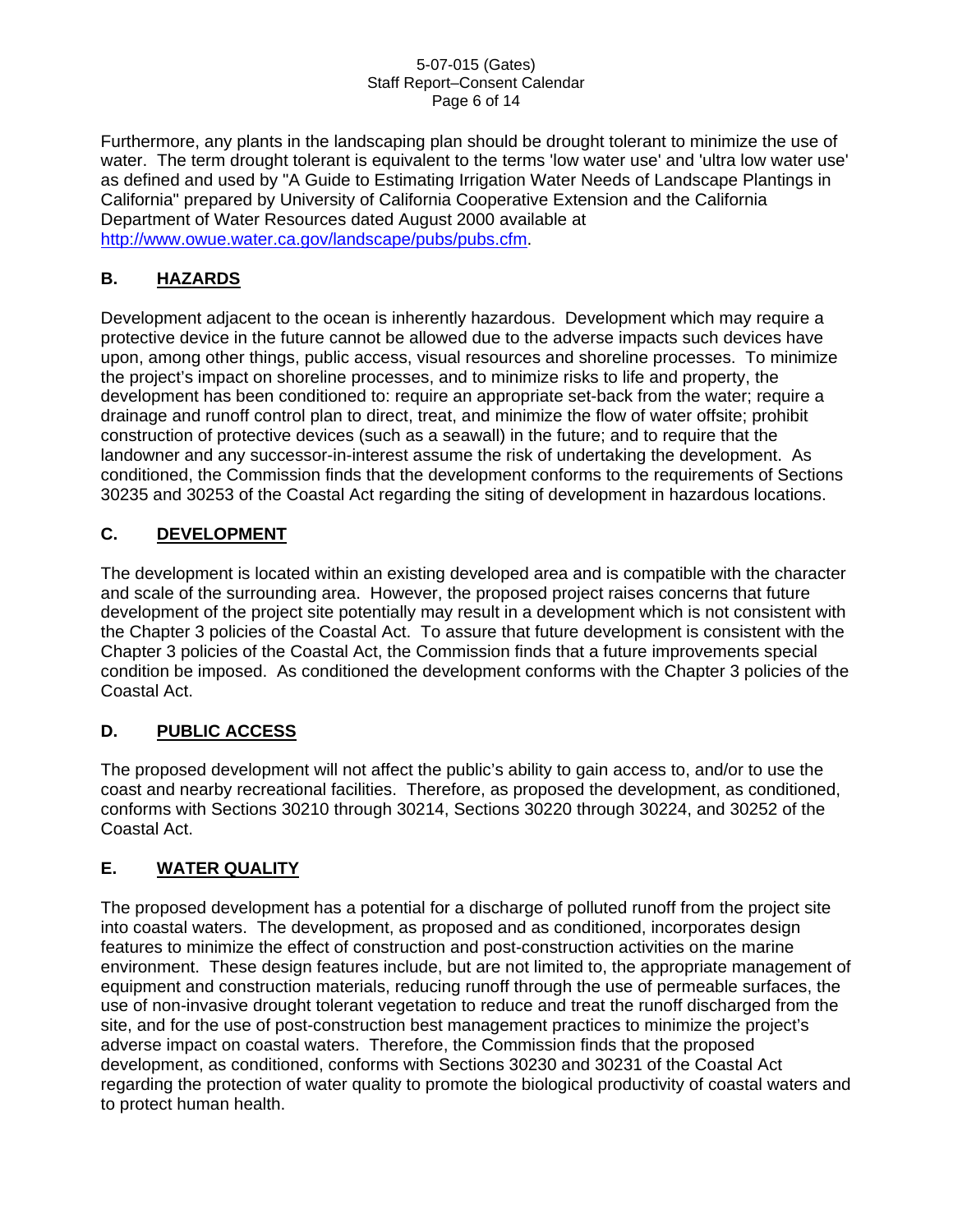#### 5-07-015 (Gates) Staff Report–Consent Calendar Page 7 of 14

### **F. DEED RESTRICTION**

To ensure that any prospective future owners of the property are made aware of the applicability of the conditions of this permit, the Commission imposes one additional condition requiring that the property owner record a deed restriction against the property, referencing all of the above Special Conditions of this permit and imposing them as covenants, conditions and restrictions on the use and enjoyment of the Property. Thus, as conditioned, any prospective future owner will receive actual notice of the restrictions and/or obligations imposed on the use and enjoyment of the land including the risks of the development and/or hazards to which the site is subject, and the Commission's immunity from liability.

### **G. LOCAL COASTAL PROGRAM**

Coastal Act section 30604(a) states that, prior to certification of a local coastal program ("LCP"), a coastal development permit can only be issued upon a finding that the proposed development is in conformity with Chapter 3 of the Act and that the permitted development will not prejudice the ability of the local government to prepare an LCP that is in conformity with Chapter 3. The Land Use Plan for the City of Newport Beach was effectively certified on May 19, 1982. The certified LUP was updated on January 9, 1990. As conditioned, the proposed development is consistent with Chapter 3 of the Coastal Act and with the certified Land Use Plan for the area. Approval of the project, as conditioned, will not prejudice the ability of the local government to prepare an LCP that is in conformity with the provisions of Chapter 3 of the Coastal Act.

### **H. CALIFORNIA ENVIRONMENTAL QUALITY ACT**

As conditioned, there are no feasible alternatives or additional feasible mitigation measures available that would substantially lessen any significant adverse effect that the activity may have on the environment. Therefore, the Commission finds that the proposed project, as conditioned to mitigate the identified impacts, is the least environmentally damaging feasible alternative and can be found consistent with the requirements of the Coastal Act to conform to CEQA.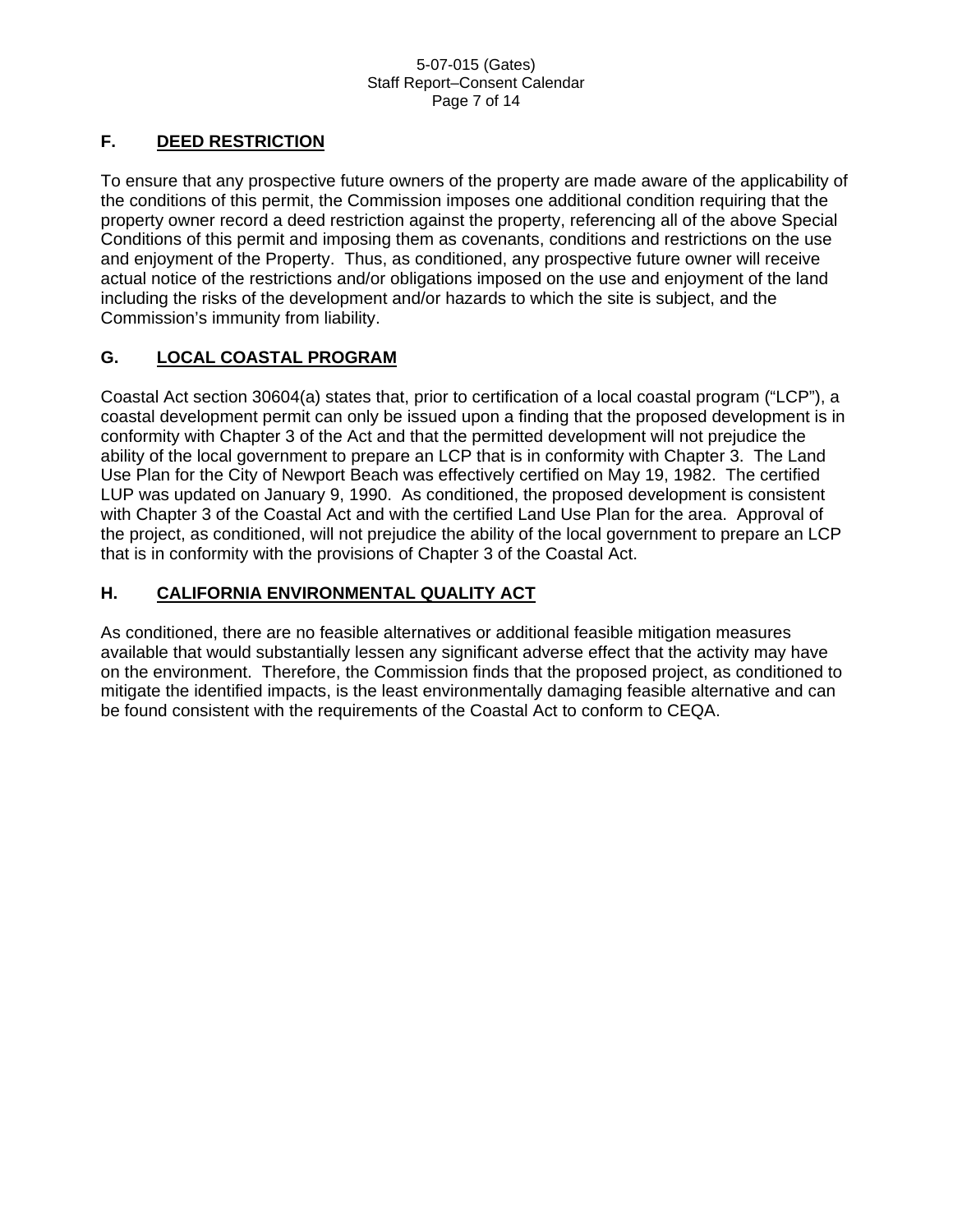#### 5-07-015 (Gates) Staff Report–Consent Calendar Page 8 of 14

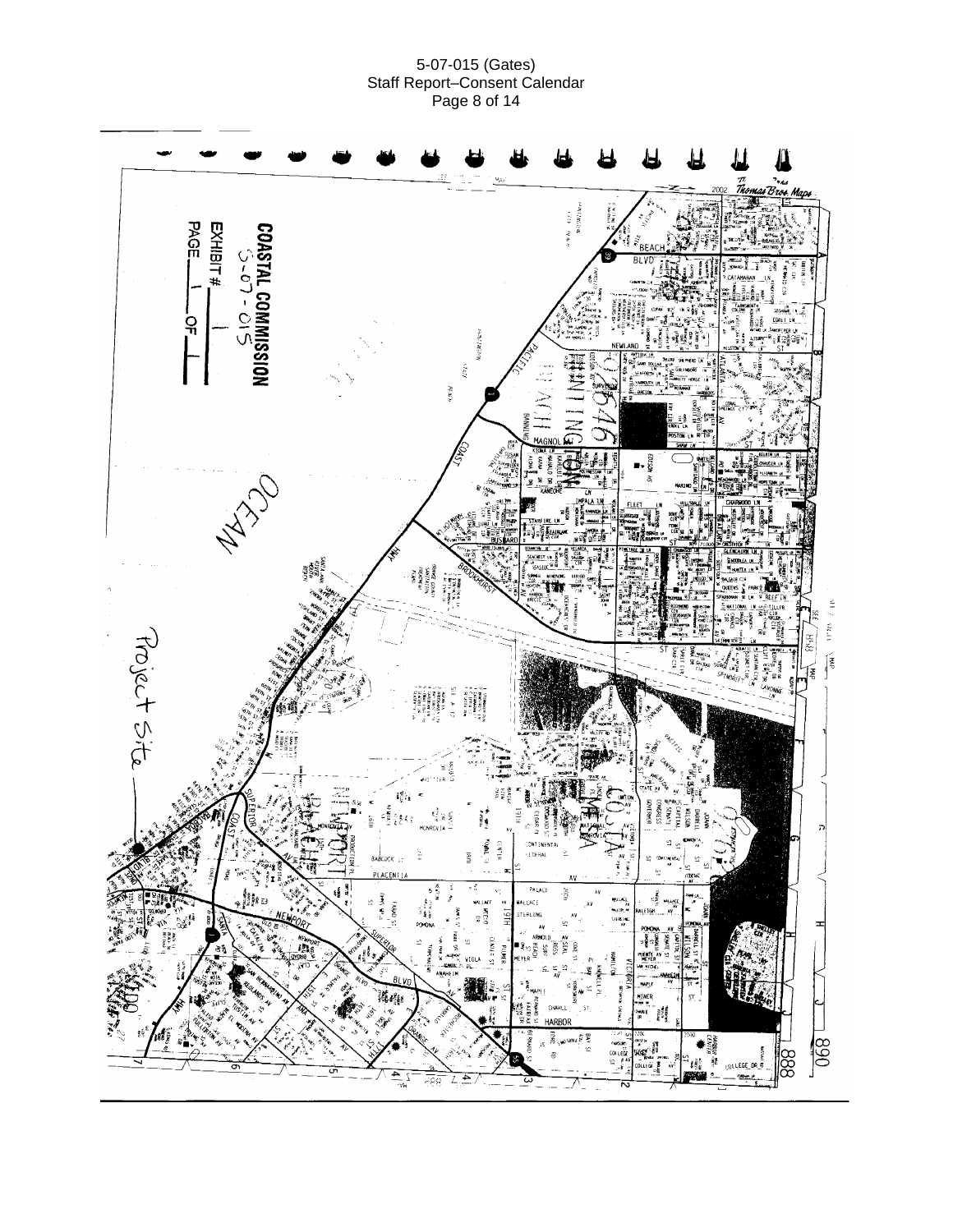#### 5-07-015 (Gates) Staff Report–Consent Calendar Page 9 of 14

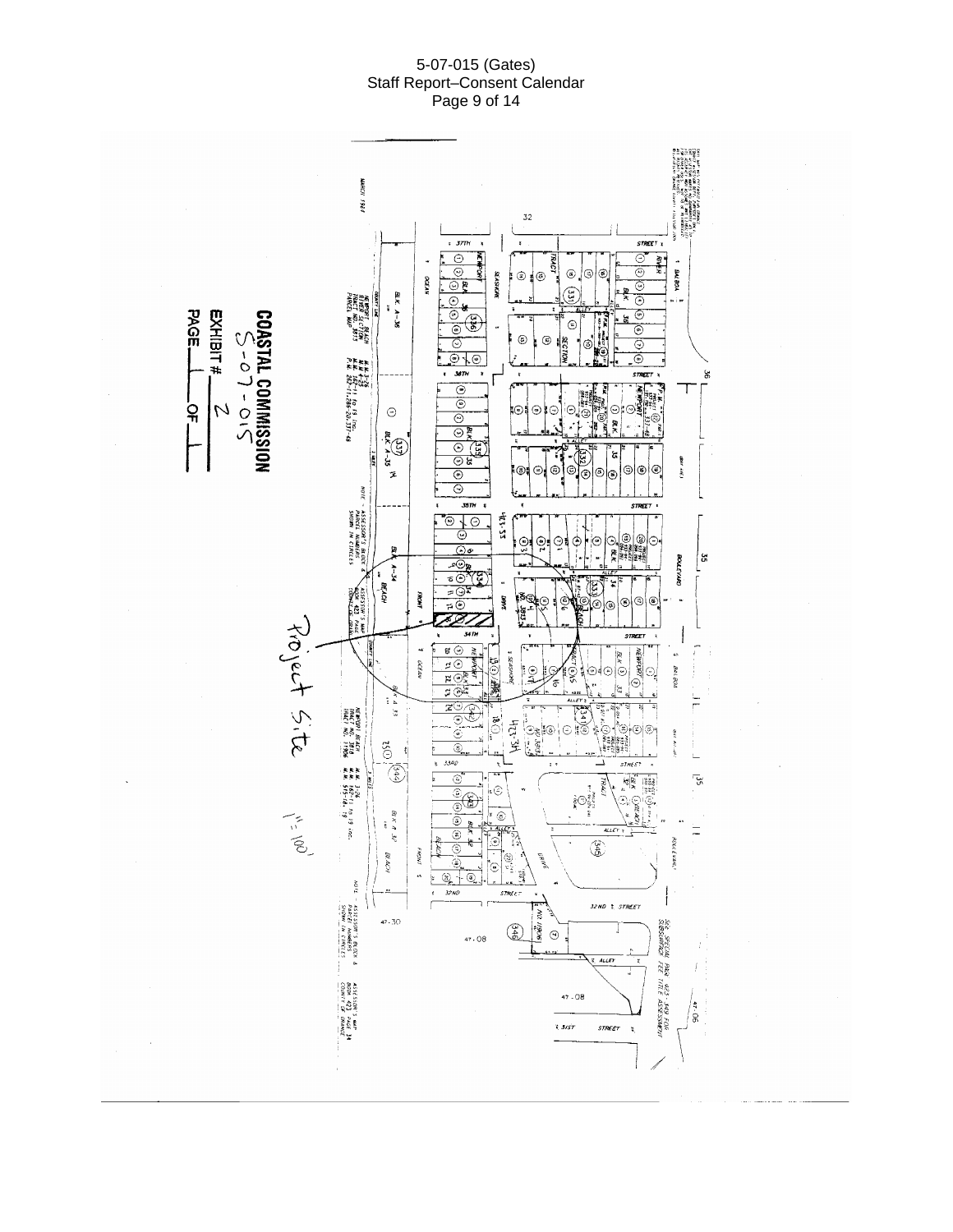#### 5-07-015 (Gates) Staff Report–Consent Calendar Page 10 of 14

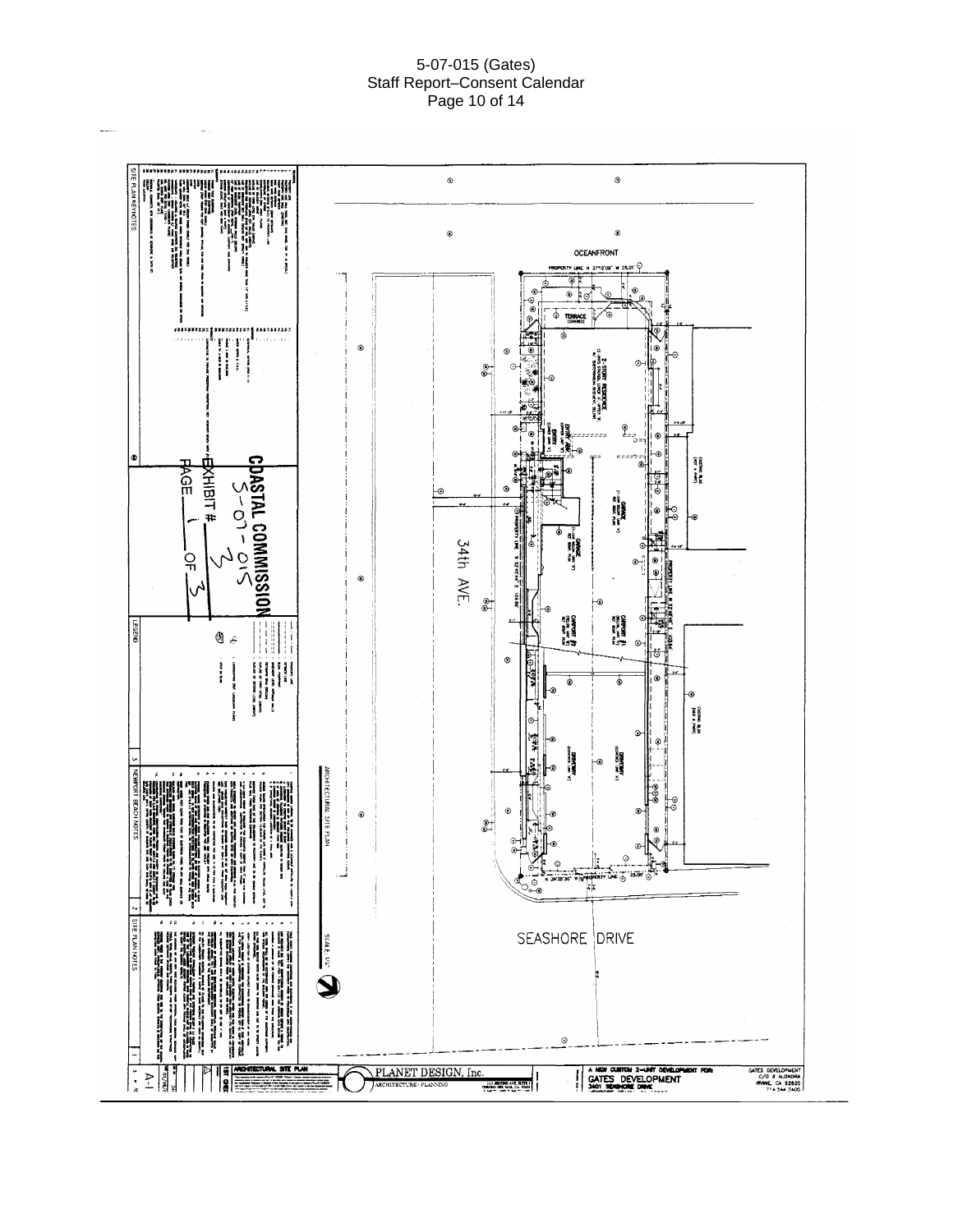#### 5-07-015 (Gates) Staff Report–Consent Calendar Page 11 of 14

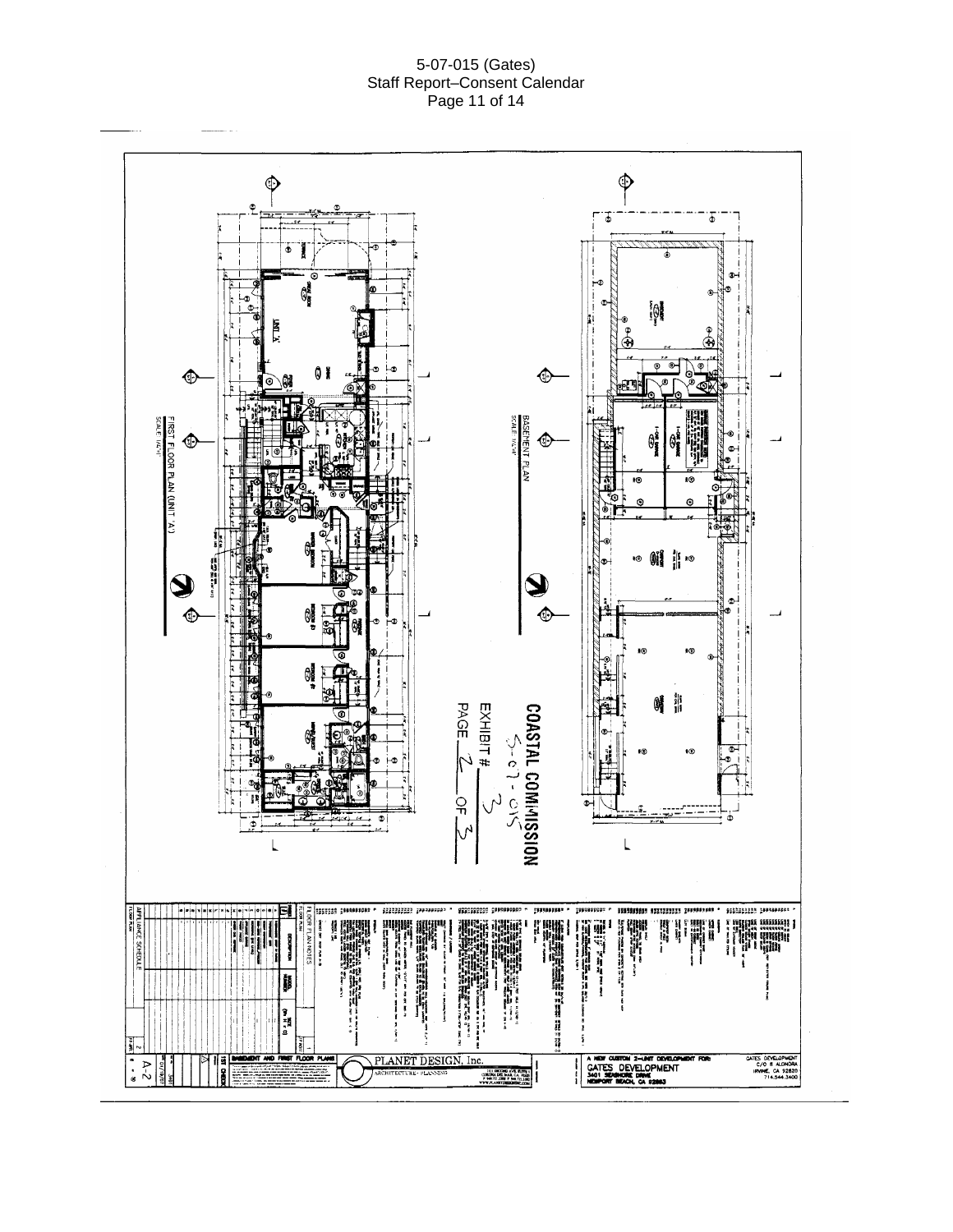#### 5-07-015 (Gates) Staff Report–Consent Calendar Page 12 of 14

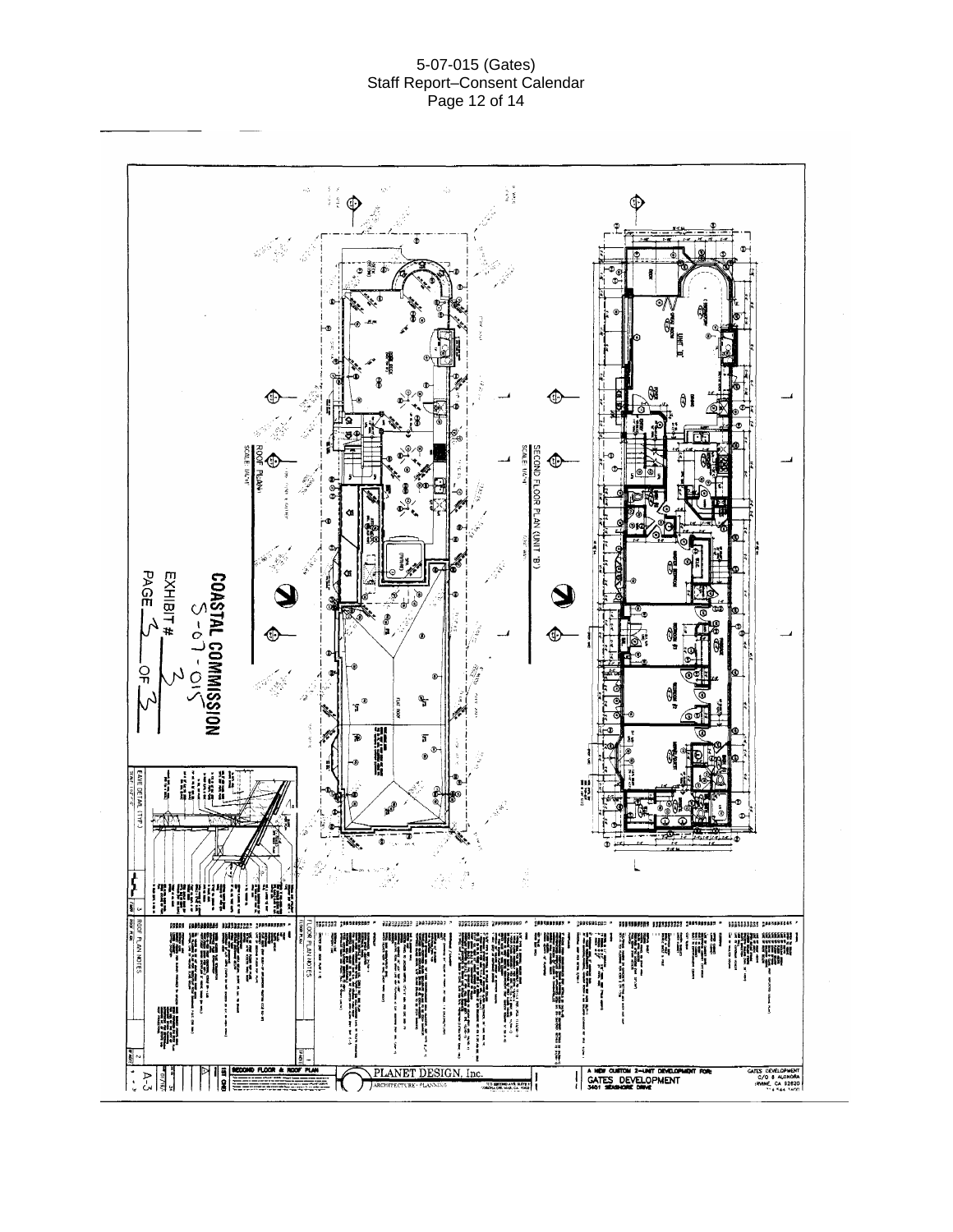#### 5-07-015 (Gates) Staff Report–Consent Calendar Page 13 of 14